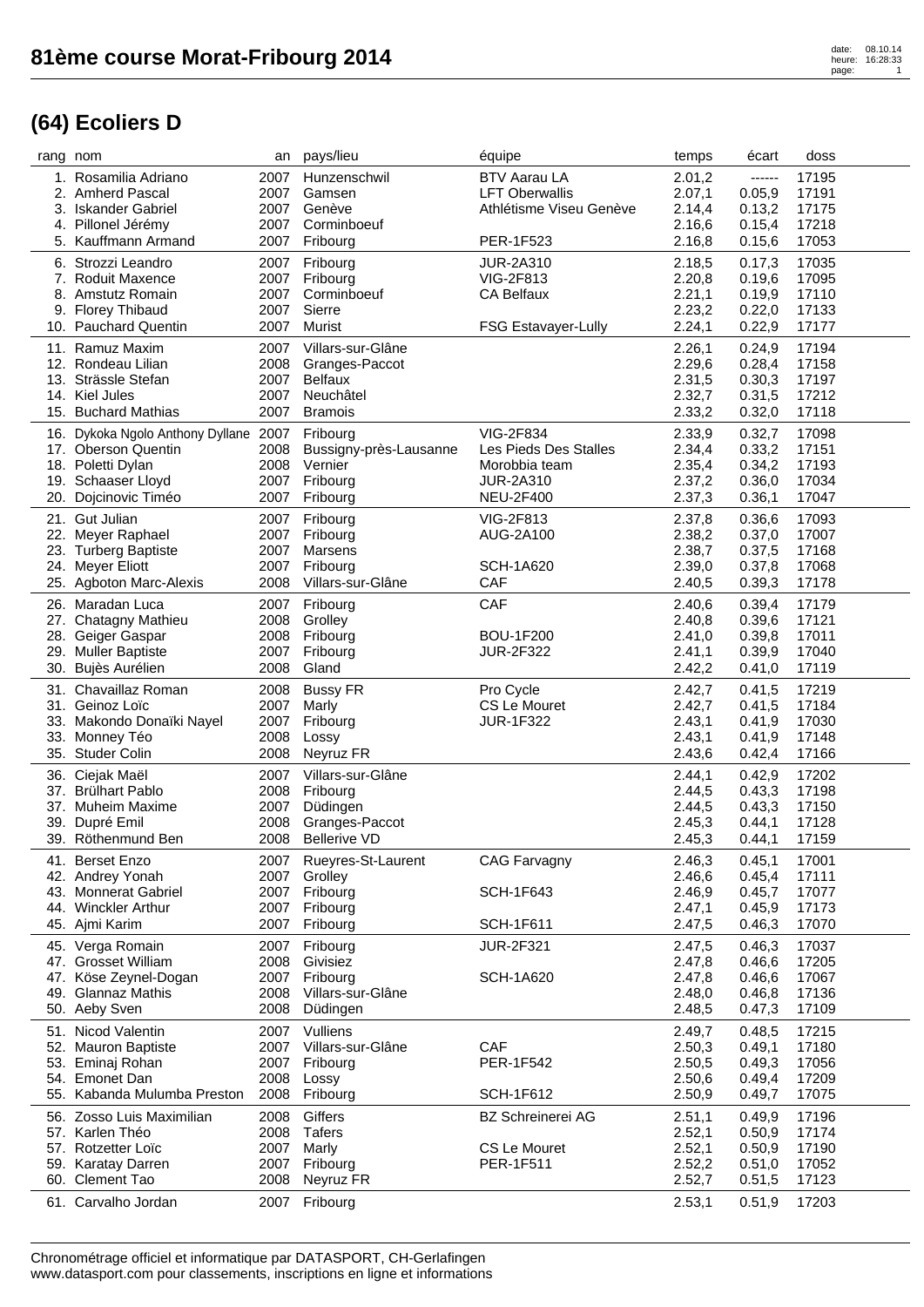| rang nom |                                             | an   | pays/lieu           | équipe                           | temps  | écart   | doss  |
|----------|---------------------------------------------|------|---------------------|----------------------------------|--------|---------|-------|
|          | 62. Defferrard Lucien                       | 2007 | Fribourg            | <b>NEU-1F400</b>                 | 2.53,3 | 0.52,1  | 17044 |
|          | 63. Eggerschwiler Pascal                    | 2007 | Posieux             |                                  | 2.54,1 | 0.52,9  | 17129 |
|          | 64. Crausaz Ludovic                         | 2008 | Giffers             |                                  | 2.54,4 | 0.53,2  | 17126 |
|          | 65. Mauron Luca                             | 2008 | Marly               | <b>Team Dany Sport</b>           | 2.56,2 | 0.55,0  | 17146 |
|          | 66. Michel Leo                              | 2007 | Givisiez            |                                  | 2.56,6 | 0.55,4  | 17147 |
|          | 67. Gobet Geoffray                          | 2008 | Fribourg            | <b>BOU-1F200</b>                 | 2.56,8 | 0.55, 6 | 17012 |
|          | 68. Berger Baptiste                         | 2007 | Corminboeuf         |                                  | 2.56,9 | 0.55,7  | 17115 |
|          | 68. Date Masse Elvis Taylor                 | 2007 | Fribourg            | PER-1F542                        | 2.56,9 | 0.55,7  | 17055 |
|          | 70. Bratu Andreï                            | 2007 | Fribourg            | <b>VIG-1F832</b>                 | 2.57,5 | 0.56,3  | 17088 |
|          | 71. Vuitel Philip                           | 2007 | Villaz-St-Pierre    |                                  | 2.58,4 | 0.57,2  | 17171 |
|          | 72. Alem Keben                              | 2007 | Fribourg            | <b>VTH-1F712</b>                 | 2.58,6 | 0.57,4  | 17104 |
|          | 73. Cottet Mael                             | 2007 | Fribourg            | <b>BOU-1F200</b>                 | 2.58,9 | 0.57,7  | 17010 |
|          | 74. Defferrard Antoine                      | 2007 | Fribourg            | <b>VIG-1F832</b>                 | 2.59,0 | 0.57,8  | 17089 |
| 75.      | Monteiro Yann                               | 2007 | <b>Tafers</b>       |                                  | 2.59,4 | 0.58,2  | 17149 |
|          | 76. Fernandes Carmona Rafael Alexandre 2007 |      | Fribourg            | <b>JUR-1F322</b>                 | 2.59,5 | 0.58,3  | 17029 |
| 77.      | <b>Kanal Youssef</b>                        | 2007 | Villars-sur-Glâne   |                                  | 3.00,0 | 0.58,8  | 17220 |
|          | 78. Grünwald Aris                           | 2007 | Fribourg            | <b>NEU-1F400</b>                 | 3.00,3 | 0.59,1  | 17045 |
|          | 79. Babar Adrian Kaan                       | 2007 | Fribourg            | <b>JUR-2F322</b>                 | 3.00,4 | 0.59,2  | 17038 |
|          | 79. Wicky Alec                              | 2008 | Corminboeuf         |                                  | 3.00,4 | 0.59,2  | 17214 |
| 81.      | <b>Borghesu Davide</b>                      | 2008 | Villiers            |                                  | 3.00,5 | 0.59,3  | 17116 |
|          | 82. Vauthey Tom                             | 2008 | Corminboeuf         |                                  | 3.00,8 | 0.59,6  | 17169 |
|          | 83. Cochard Stephane                        | 2007 | Corpataux-Magnedens |                                  | 3.01,2 | 1.00,0  | 17200 |
|          | 84. Huguenin Sacha                          | 2007 | Fribourg            | <b>SCH-1A620</b>                 | 3.01,3 | 1.00,1  | 17066 |
| 85.      | Pelletier Dorian                            | 2008 | Neuchâtel           |                                  | 3.01,6 | 1.00,4  | 17189 |
|          | 86. Erol Nicolas                            | 2008 | Fribourg            | <b>VIG-1F832</b>                 | 3.01,8 | 1.00,6  | 17090 |
|          | 87. Nkieri Kylian                           | 2007 | Fribourg            | <b>JUR-1F323</b>                 | 3.02,2 | 1.01,0  | 17031 |
|          | 88. Mendes Pinheiro Lucas                   | 2007 | Fribourg            | <b>JUR-2F321</b>                 | 3.02,8 | 1.01,6  | 17036 |
|          | 88. Schmidt Aloïs                           | 2008 | Villars-sur-Glâne   |                                  | 3.02,8 | 1.01,6  | 17163 |
| 90.      | Bayoudh Hamza                               | 2008 | Fribourg            | <b>JUR-1A310</b>                 | 3.02,9 | 1.01,7  | 17022 |
|          | 90. Secara Victor-Paul                      | 2008 | Fribourg            | <b>BOU-1F200</b>                 | 3.02,9 | 1.01,7  | 17014 |
|          | 92. Scigliano Dario                         | 2007 | Marly               |                                  | 3.03,1 | 1.01,9  | 17165 |
|          | 93. Bumann Mathis                           | 2007 | Fribourg            | <b>NEU-1F400</b>                 | 3.03,2 | 1.02,0  | 17043 |
|          | 94. Kilchoer Arthur                         | 2008 | Pont-la-Ville       |                                  | 3.03,3 | 1.02,1  | 17141 |
| 95.      | Stumpe Jakob                                | 2007 | Fribourg            | <b>SCH-2A620</b>                 | 3.04,0 | 1.02,8  | 17078 |
|          | 96. Daniel Timothée                         | 2007 | Fribourg            | <b>SCH-1A620</b>                 | 3.04,4 | 1.03,2  | 17063 |
|          | 96. Thalmann Dylan Loïc                     | 2007 | Fribourg            | <b>VTH-2F711</b>                 | 3.04,4 | 1.03,2  | 17107 |
|          | 98. Demaj Ervin                             | 2007 | Fribourg            | <b>SCH-1F611</b>                 | 3.04,8 | 1.03,6  | 17072 |
|          | 98. Savoy Jérémie                           | 2008 | Fribourg            |                                  | 3.04,8 | 1.03,6  | 17160 |
|          | 100. Morel Thomas                           | 2008 | Ecuvillens          | Club athlétique Gibloux Farvagny | 3.05,4 | 1.04,2  | 17003 |
| 101.     | <b>Brito Oliveira Rafael</b>                | 2008 | Fribourg            | PER-1F542                        | 3.05,6 | 1.04,4  | 17054 |
|          | 102. Prabaharan Abinathan                   | 2007 | Fribourg            | <b>SCH-1F612</b>                 | 3.05,8 | 1.04,6  | 17076 |
|          | 103. Pastori Theo                           | 2007 | St-Légier           |                                  | 3.05,9 | 1.04,7  | 2860  |
|          | 104. Torres Delgado Danilo Esteban 2008     |      | Fribourg            | <b>BOU-1F200</b>                 | 3.06,4 | 1.05,2  | 17015 |
|          | 105. Rindlisbacher Michael                  | 2007 | Kleinbösingen       |                                  | 3.06,9 | 1.05,7  | 17155 |
|          | 106. Mohammed Negash Majied                 | 2007 | Fribourg            | <b>VTH-1F712</b>                 | 3.07,0 | 1.05,8  | 17105 |
|          | 107. Sciboz Gregory                         | 2008 | Oberried FR         |                                  | 3.07,1 | 1.05,9  | 17199 |
|          | 108. Fotiadis Romxlos                       | 2008 | Fribourg            |                                  | 3.07,4 | 1.06,2  | 7749  |
|          | 109. Morel Ivan                             | 2008 | Villars-sur-Glâne   |                                  | 3.07,6 | 1.06,4  | 17187 |
|          | 110. Fieschi Simon                          | 2008 | Fribourg            |                                  | 3.07,7 | 1.06,5  | 17130 |
|          | 111. Kamala Kyavanga Key-J                  | 2008 | Fribourg            | <b>SCH-0F635</b>                 | 3.08,4 | 1.07,2  | 17061 |
|          | 112. Casati Colin                           | 2008 | Rossens FR          |                                  | 3.08,5 | 1.07,3  | 17120 |
|          | 113. Giguère Jonah                          | 2007 | Treyvaux            |                                  | 3.08,7 | 1.07,5  | 23046 |
|          | 114. Munt Parrado Matthew Paul              | 2007 | Fribourg            | <b>BOU-2F200</b>                 | 3.08,9 | 1.07,7  | 17016 |
|          | 115. Mansour Awab                           | 2007 | Fribourg            |                                  | 3.09,0 | 1.07,8  | 17216 |
|          | 115. Perritaz Jules                         | 2007 | Villars-sur-Glâne   |                                  | 3.09,0 | 1.07,8  | 17153 |
|          | 117. Balzli Leo                             | 2007 | Corminboeuf         |                                  | 3.09,2 | 1.08,0  | 17113 |
|          | 118. Lehner Quentin                         | 2007 | Fribourg            | VIG-1F811                        | 3.09,6 | 1.08,4  | 17086 |
|          | 119. Demierre Arnaud                        | 2007 | Corminboeuf         |                                  | 3.10,1 | 1.08,9  | 17210 |
|          | 120. Oberson Noé                            | 2008 | Givisiez            |                                  | 3.10,8 | 1.09,6  | 17213 |
|          | 121. Grossrieder Tom                        | 2008 | Matran              |                                  | 3.11,0 | 1.09,8  | 17137 |
|          | 121. Käser Joel                             | 2007 | St. Silvester       | <b>TSV Rechthalten</b>           | 3.11,0 | 1.09,8  | 17139 |
|          |                                             |      |                     |                                  |        |         |       |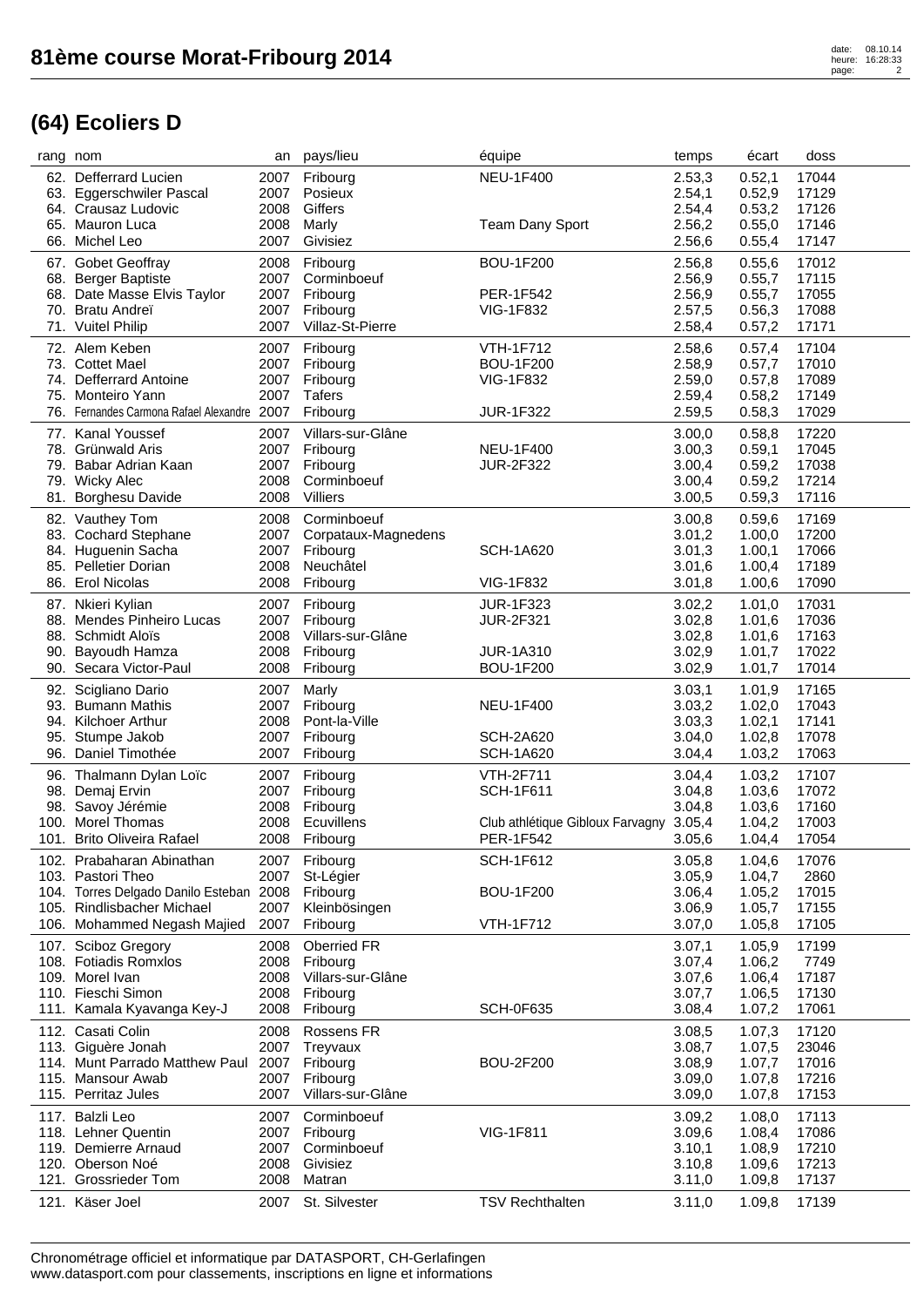|      | rang nom                               | an   | pays/lieu           | équipe                           | temps            | écart  | doss  |
|------|----------------------------------------|------|---------------------|----------------------------------|------------------|--------|-------|
|      | 121. Wyss Jules                        | 2008 | Corpataux-Magnedens |                                  | 3.11,0           | 1.09,8 | 17206 |
|      | 124. Risse Nathan                      | 2008 | Fribourg            |                                  | 3.11,4           | 1.10,2 | 17156 |
|      | 125. Graber Lucien                     | 2008 | Fribourg            | <b>VTH-0F702</b>                 | 3.11,9           | 1.10,7 | 17101 |
|      | 126. Cherubini Max                     | 2008 | Vich                |                                  | 3.12,0           | 1.10,8 | 17122 |
|      | 127. Samb Lamine                       | 2007 | Fribourg            | <b>JUR-1F321</b>                 | 3.12,1           | 1.10,9 | 17027 |
|      |                                        |      |                     |                                  |                  |        |       |
|      | 128. Gökdemir Demirhan                 | 2008 | Fribourg            | <b>SCH-1A620</b>                 | 3.12,3           | 1.11,1 | 17065 |
|      | 129. Schafer Flavien                   | 2008 | La Roche FR         |                                  | 3.12,9           | 1.11,7 | 17161 |
|      | 130. Fleury Cyril                      | 2007 | Villars-sur-Glâne   |                                  | 3.13,0           | 1.11,8 | 17132 |
|      | 131. Fina Terence                      | 2008 | <b>Sullens</b>      |                                  | 3.13,2           | 1.12,0 | 17131 |
|      | 132. Kuenzli Eliot                     | 2008 | Le Mouret           |                                  | 3.13,4           | 1.12,2 | 17185 |
|      | 133. Fernandez Salas Diego             | 2007 | Fribourg            | <b>JUR-2F322</b>                 | 3.13,9           | 1.12,7 | 17039 |
|      | 134. Alves De Campos Costa Samuel 2007 |      | Fribourg            | PER-1F511                        | 3.14,0           | 1.12,8 | 17051 |
|      | 134. Parrat Paul                       | 2008 | Fribourg            | <b>VIG-0F815</b>                 | 3.14,0           | 1.12,8 | 17081 |
|      | 136. Schlageter Arthur                 | 2008 | Bouloz              |                                  | 3.14,1           | 1.12,9 | 17162 |
|      | 137. Corpataux Wiktor Pierre           | 2008 | Fribourg            | PER-0F534                        | 3.14,3           | 1.13,1 | 17049 |
|      |                                        |      |                     |                                  |                  |        |       |
|      | 138. Jung Vinzenz                      | 2008 | Fribourg            | <b>JUR-0A331</b>                 | 3.14,7           | 1.13,5 | 17017 |
|      | 139. Glockner Leo David                | 2008 | Fribourg            | <b>SCH-1A620</b>                 | 3.15,0           | 1.13,8 | 17064 |
|      | 140. Crottet Jules                     | 2007 | Fribourg            |                                  | 3.15,1           | 1.13,9 | 7750  |
|      | 141. Broillet Luca                     | 2007 | Rossens FR          |                                  | 3.15,4           | 1.14,2 | 17117 |
|      | 142. Wolz Timothée                     | 2008 | Fribourg            | <b>JUR-1A310</b>                 | 3.15,8           | 1.14,6 | 17025 |
|      | 143. Khali Zakari                      | 2008 | Fribourg            | <b>VIG-0F844</b>                 | 3.16,0           | 1.14,8 | 17084 |
|      | 144. Dousse Jordan                     |      |                     | <b>SCH-0F637</b>                 |                  |        |       |
|      |                                        | 2008 | Fribourg            |                                  | 3.16,5           | 1.15,3 | 17062 |
|      | 144. Egloff Loïc                       | 2007 | Fribourg            | <b>JUR-1A310</b>                 | 3.16,5           | 1.15,3 | 17023 |
|      | 146. Hayoz Tom                         | 2007 | Marly               |                                  | 3.17,9           | 1.16,7 | 17204 |
|      | 147. Mathis Guillaume                  | 2008 | Neuchâtel           |                                  | 3.18,1           | 1.16,9 | 17144 |
|      | 148. Cabassu Yuuki                     | 2007 | Ostermundigen       |                                  | 3.18,7           | 1.17,5 | 17182 |
|      | 148. Schütz Eric                       | 2008 | Fribourg            | <b>JUR-0A331</b>                 | 3.18,7           | 1.17,5 | 17018 |
|      | 150. Sciboz Lorcán                     | 2007 | <b>Essert FR</b>    |                                  | 3.19,2           | 1.18,0 | 17164 |
| 151. | Meyer Laurin Anatole                   | 2008 | Fribourg            | AUG-0A100                        | 3.19,6           | 1.18,4 | 17005 |
|      | 152. Carvalho James                    | 2008 | Fribourg            | <b>VTH-1F711</b>                 | 3.20,2           | 1.19,0 | 17102 |
|      |                                        |      |                     |                                  |                  |        |       |
|      | 153. Poffet Tom                        | 2007 | Fribourg            | VIG-1F813                        | 3.20,5           | 1.19,3 | 17087 |
|      | 154. Maudry Quentin                    | 2008 | Lentigny            |                                  | 3.20,6           | 1.19,4 | 17145 |
| 155. | Ducry Simon                            | 2008 | Domdidier           |                                  | 3.21,0           | 1.19,8 | 17211 |
|      | 156. Renevey Théo                      | 2008 | Fribourg            | <b>JUR-0F324</b>                 | 3.21,1           | 1.19,9 | 17019 |
| 157. | Kargins Leonardo                       | 2007 | Fribourg            | <b>JUR-2A310</b>                 | 3.21,6           | 1.20,4 | 17033 |
|      | 158. Clot Sacha                        | 2008 | <b>Belfaux</b>      |                                  |                  | 1.20,7 | 17217 |
|      |                                        |      |                     |                                  | 3.21,9<br>3.22,7 |        |       |
|      | 159. Riley Sean                        | 2008 | Fribourg            | <b>BOU-1F200</b>                 |                  | 1.21,5 | 17013 |
|      | 160. Bapst Tommy                       | 2007 | Granges-Paccot      |                                  | 3.23,5           | 1.22,3 | 17114 |
|      | 161. Piech Antoni                      | 2008 | Fribourg            | PER-0F533                        | 3.24,0           | 1.22,8 | 17048 |
|      | 162. Mager Marlon                      | 2008 | Bourguillon         |                                  | 3.27,0           | 1.25,8 | 17143 |
|      | 163. Marro Arthur                      | 2007 | Fribourg            | <b>SCH-1F611</b>                 | 3.28,6           | 1.27,4 | 17073 |
|      | 163. Maumier Samuel                    | 2007 | Fribourg            | <b>SCH-2F611</b>                 | 3.28,6           | 1.27,4 | 17079 |
|      | 165. Casazza Flavio                    | 2007 | Fribourg            | PER-2F531                        | 3.29,3           | 1.28,1 | 17058 |
|      | 165. Wenger Nicolas                    | 2007 | Fribourg            | 0A332                            | 3.29,3           | 1.28,1 | 17172 |
|      | 167. Monney Baptiste                   | 2008 | Chénens             | Club athlétique Gibloux Farvagny | 3.30,6           | 1.29,4 | 17002 |
|      |                                        |      |                     |                                  |                  |        |       |
|      | 168. Guillaume Sam                     | 2008 | Villarimboud        |                                  | 3.32,0           | 1.30,8 | 17138 |
|      | 169. Fardilha Pereira Manuel           | 2008 | Fribourg            | <b>VTH-1F711</b>                 | 3.32,4           | 1.31,2 | 17103 |
|      | 170. Jathurshan Thiyagarajah           | 2007 | Fribourg            | FLOS-                            | 3.33,2           | 1.32,0 | 17167 |
|      | 171. Jamet Jean-Baptiste               | 2008 | Villars-sur-Glâne   |                                  | 3.33,9           | 1.32,7 | 7748  |
|      | 172. Grandjean Thierry                 | 2007 | Fribourg            | PER-1F542                        | 3.35,3           | 1.34,1 | 17057 |
|      | 173. Bonvin Noe                        | 2008 | Ménières            |                                  | 3.35,6           | 1.34,4 | 17181 |
|      | 174. Lazo Quinde Alessio               | 2008 | Marly               |                                  | 3.35,7           | 1.34,5 | 17142 |
|      | 175. Ricardo Leandro                   | 2008 | Lentigny            |                                  | 3.35,9           | 1.34,7 | 17154 |
|      |                                        |      |                     |                                  |                  |        |       |
|      | 176. Vorpe Sebastian                   | 2007 | Lentigny            |                                  | 3.36,4           | 1.35,2 | 17170 |
|      | 177. Nip Siu Hei                       | 2008 | Fribourg            | <b>PER-0F542</b>                 | 3.36,8           | 1.35,6 | 17050 |
|      | 178. Cai Zheng Hao John                | 2008 | Fribourg            | <b>JUR-1F321</b>                 | 3.38,0           | 1.36,8 | 17026 |
|      | 179. Jordan Tom                        | 2008 | Fribourg            | <b>VIG-0F847</b>                 | 3.38,7           | 1.37,5 | 17085 |
|      | 180. Cuennet Colin                     | 2008 | Fribourg            | AUG-0A100                        | 3.40,3           | 1.39,1 | 17004 |
|      | 181. Abdulkader Hassan Hassar          | 2007 | Fribourg            | <b>SCH-1F612</b>                 | 3.41,6           | 1.40,4 | 17074 |
|      | 182. Tambasco Stefano                  | 2008 | Fribourg            | <b>SCH-0A623</b>                 | 3.42,7           | 1.41,5 | 17060 |
|      |                                        |      |                     |                                  |                  |        |       |
|      | 183. Galley Eloic                      | 2008 | Villars-sur-Glâne   |                                  | 3.47,0           | 1.45,8 | 17135 |